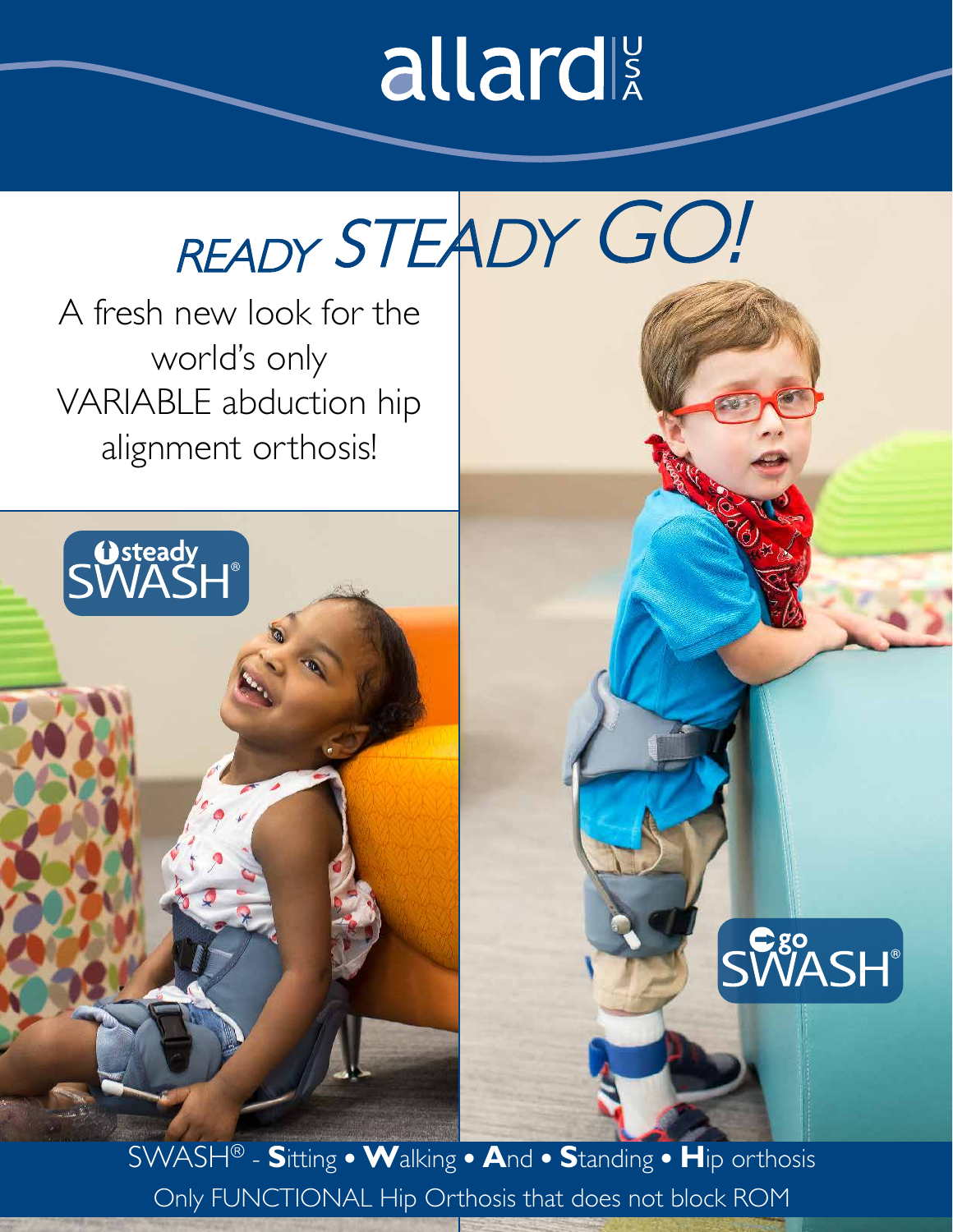## **2** MODELS to meet specific needs of your patients!



#### SWASH® STEADY *(Replaces previous SWASH® Classic)*

Has a polyethylene pelvic section that extends from L2/L3 to distal margin of the sacrum, providing maximum thoracic and pelvic support. Patients with low trunk tone and/or very limited trunk control strength may benefit from the increased posterior and lateral support this design offers.

#### GUIDELINES FOR SELECTION:

- When maximum trunk control is required, i.e., candidates who lack muscle strength or upper body control to sit upright.
- When patient is primarily non-ambulatory (GMFCS IV - V)
- When the greater pelvic coverage triggers more desirable neuro-sensory motor response.

SWASH® GO *(Replaces previous SWASH® Low Profile)* Has an aluminum posterior frame that extends from approximately L2/L3 to S1/S2, with an iliac extension.

#### GUIDELINES FOR SELECTION:

- When primary goal is to control scissoring gait.
- When patient has limited space between the iliac crest and the rib cage.



#### NEW FEATURES & BENEFITS

Improved Patient Compliance Soft attractive and durable fabric covers for pelvic section and thigh cuffs.

#### Easier and Faster Donning & Doffing Low profile quick-release buckles



Manage heavy adductor tone Heavy duty 8 mm uprights on both models

Reduced Inventory Uprights & Cuffs are interchangeable for all sizes SWASH® STEADY & GO\*.

Less Interference with Posterior Walkers Both models have angled low profile hip joints\*

#### Symmetrical Pelvic

Section Closure Both models have abdominal pads with cinch closure for easy symmetrical application.









*\* Except STEADY Size 1, which has 6 mm uprights and thigh cuff retaining rings.*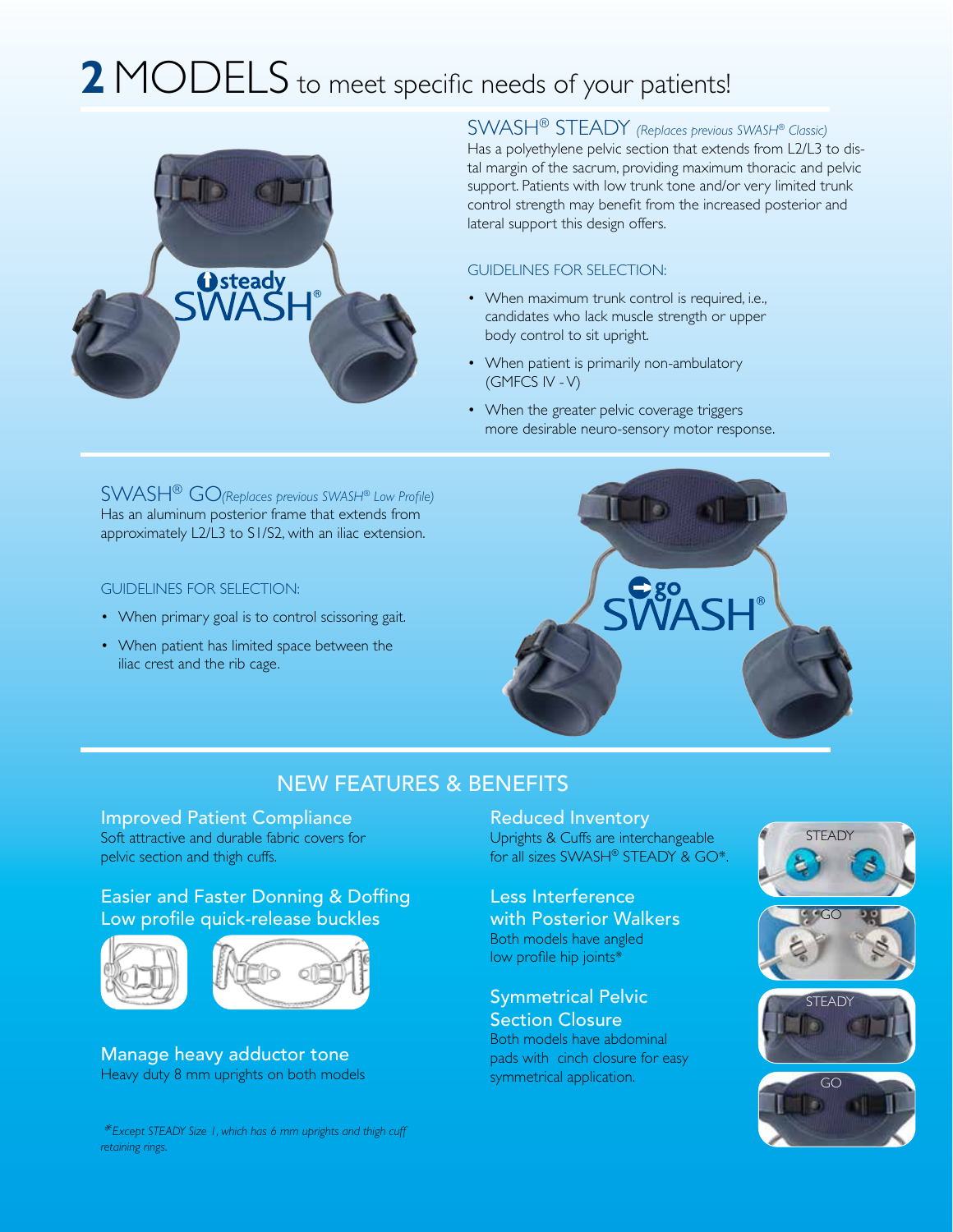### INCREASE YOUR REFERRALS FOR SWASH®

Share with your therapist... *(which often also results in increased referrals for AFOs)*

#### Functional benefits of SWASH®

- Dynamic Function no blocked function.
- Transfers adductor tone from its negative muscle recruitment affects to directing the muscles to achieve more positive postural positioning.
- Proper alignment encourages tri-planar function for proper closed chain muscle function.
- Controls amount of adduction for improved sitting, standing, and if ambulatory, walking functions.
- Encourages greater trunk extension for improved postural positioning.





#### Rehab Program Benefits

(often serves as "extra hands" for the therapists)

#### Posture Assistant

High adductor tone affects posture of the entire body, often resulting in slouched posture. SWASH® moves the center of gravity from posterior to mid-trunk alignment. For the right candidates, this in significant improvement in cervical and thoracic posture.

#### Training Assistant

Often used in a clinic setting to train patients to sit, stand, and walk with good body mechanics. Improved thoracic and head position often "opens the airways" to assist with speech training.

#### Exercise Assistant

For Pediatrics: The orthosis serves as "extra hands that grasp the hips" to assist with the rehabilitation program, i.e., sit-tostand exercises and if ambulatory, lower exremity strengthening exercises. For Adults: Variable abduction allows more natural anatomical adduction "bicycle" pattern movements without need for cumbersome wedge pillows.

#### Gait Assistant

If ambulatory, the orthosis provides just enough abduction to prevent scissoring and medial femoral rotation so they can walk further and longer distances without their feet tangling.

### HOW SWASH HELPS ACHIEVE AND MAINTAIN PROPER HIP ALIGNMENT

The pathways of motion of the SWASH® thigh cuffs mimic the "normal" pathways of motion of the femurs.

This is designed into the orthosis through combinations of the angle of the pelvic band in the sagittal plane, and the angle of the hip joint assembles in the transverse plane.



Exerts an external rotary influence on the lower limbs, influencing the knees toward

extension and the trunk becomes more erect. As SWASH® reaches its limit for adduction, it transfers adductor force proximally to assist anterior rotation of the pelvis to help achieve a more erect postural position.